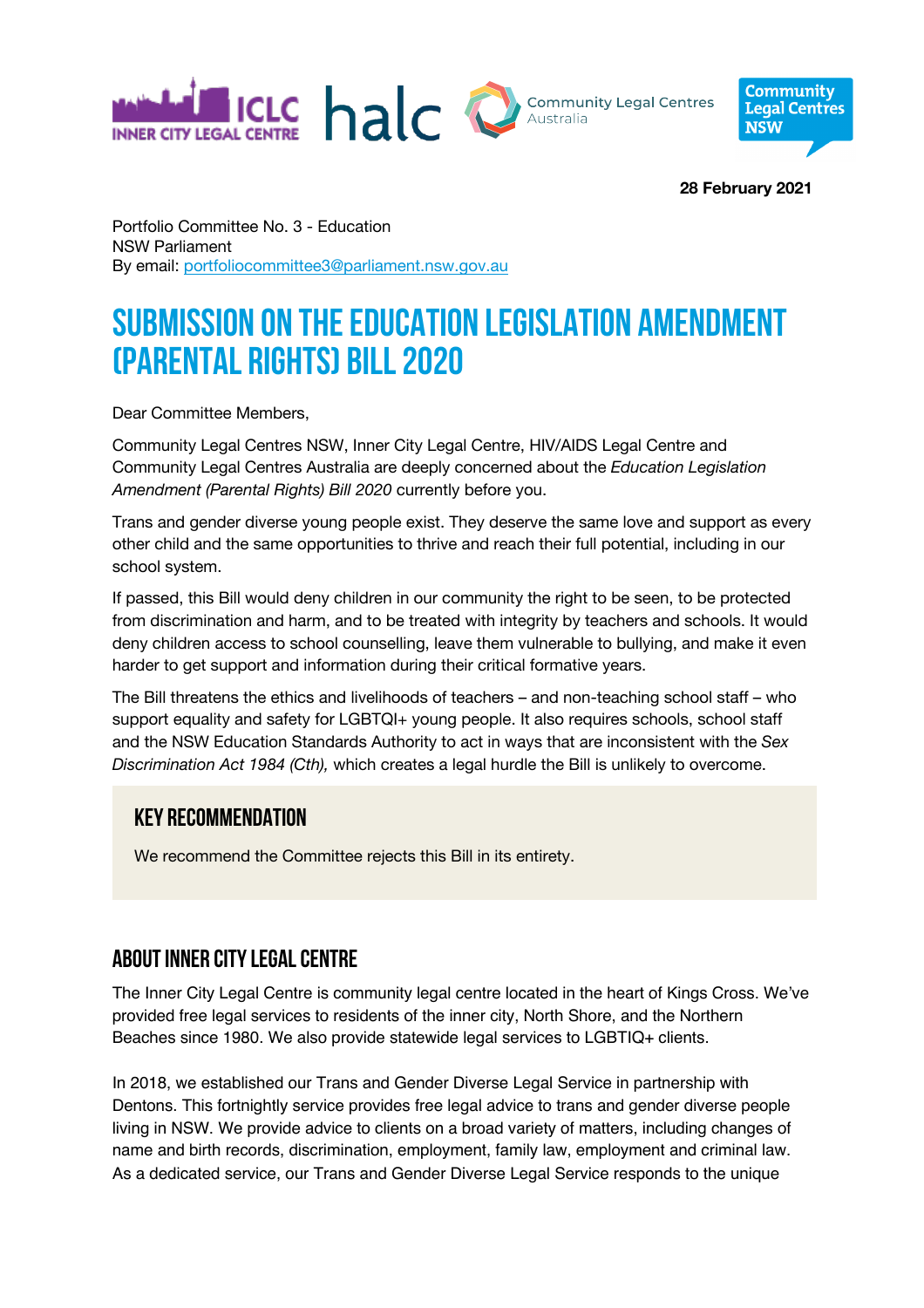

needs of trans and gender diverse people and ensures that this important part of our community has access to appropriate support and assistance.

## **About HIV/AIDs Legal CENTRE**

The HIV/AIDS Legal Centre is a not-for-profit, specialist community legal centre. HIV/AIDS Legal Centre is funded to provide free and comprehensive legal assistance to financially disadvantaged people in NSW with HIV or Hepatitis-related legal matters. HIV/AIDS Legal Centre delivers services to people from vulnerable social and cultural backgrounds, including people from the LGBTQI community, people with mental illness, sex workers, injecting drug users, people from the Aboriginal and Torres Strait Islander communities and culturally and linguistically diverse communities. HIV/AIDS Legal Centre is the only full-time funded HIV/AIDS specialist legal centre in Australia. HIV/AIDS Legal Centre provides direct legal assistance to clients in a wide range of legal practice areas.

## **About Community Legal Centres NSW**

Community Legal Centres NSW is the peak representative body for 40 community legal centres in NSW. Our team supports, represents and advocates for our members with the aim of increasing access to justice for people in NSW.

Community Legal Centres NSW is committed to fairness and equality for minority communities, including the LGBTQI+ community. Our member centre, Inner City Legal Centre, launched the specialist Trans and Gender Diverse Legal Service in September 2018. The Centre provides free legal advice to trans and gender diverse clients across the state, engages in advocacy, and undertakes law reform work to promote and protect trans and gender diverse people's rights. The HIV/AIDS Legal Centre provides free and comprehensive legal assistance to people with HIV or Hepatitis-related legal matters and has a long history in advocating for the rights of the LGBTQI+ community. Other members, including the Public Interest Advocacy Centre and the Human Rights Law Centre, also engage in advocacy and law reform work to advance equality and justice for LGBTQI+ people.

## **About Community Legal Centres Australia**

Community Legal Centres Australia is the national peak body for the community legal sector, in particular community legal centres across Australia. We are an independent, non-profit organisation established to support the community legal sector and ensure provision of free and accessible legal and related services to everyday people, including people experiencing discrimination and disadvantage.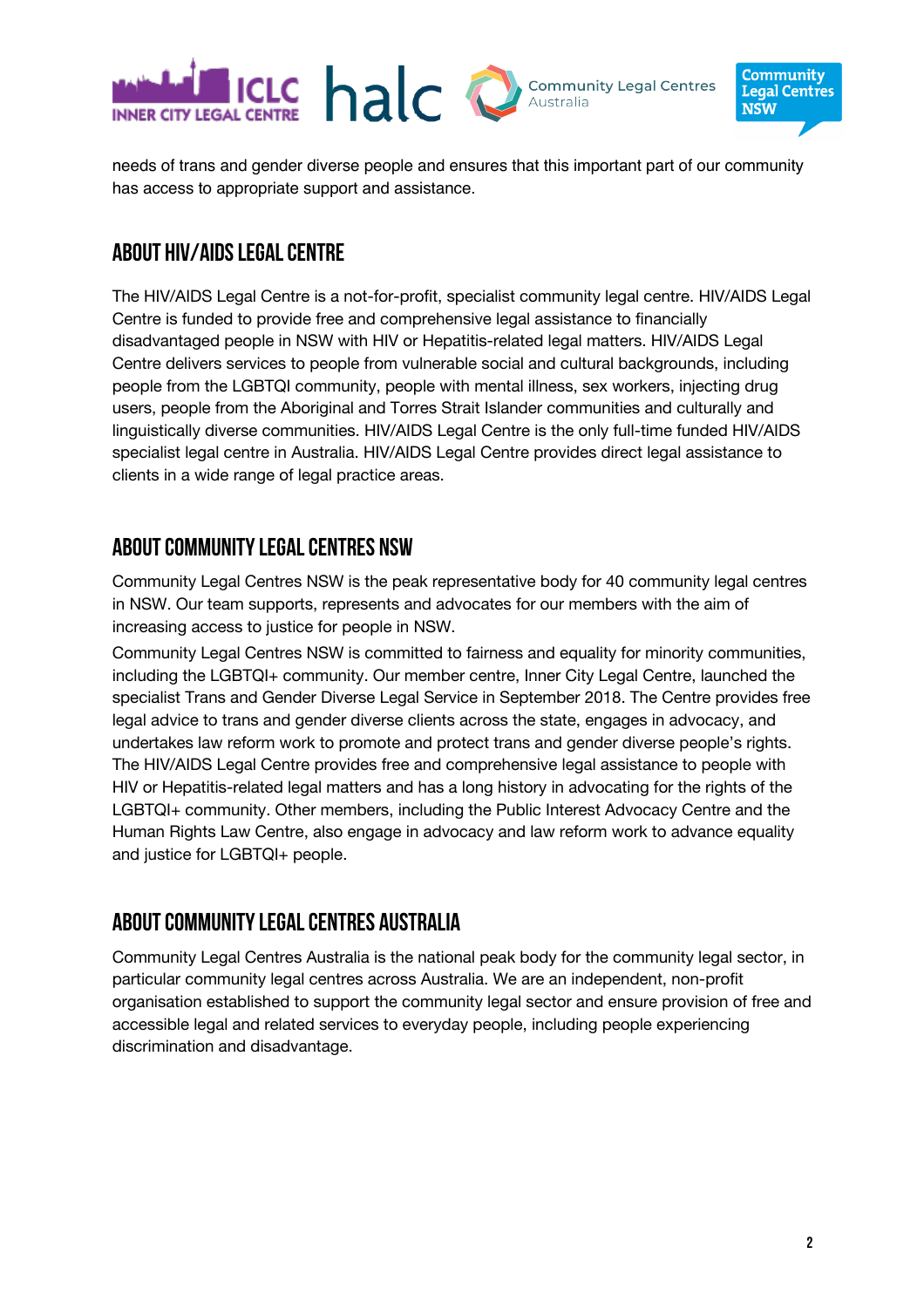



## **About the education Legislation Amendment (Parental Rights) Bill 2020**

The *Education Legislation Amendment (Parental Rights) Bill 2020* ('the Bill) would amend the *Education Act 1990*, the *Education Standards Authority Act 2013* and the *Teacher Accreditation Act 2004*, to prohibit the teaching of 'the ideology of gender fluidity' in NSW government schools. The Bill defines 'gender fluidity' as:

a belief there is a difference between biological sex (including people who are, by their chromosomes, male or female but are born with disorders of sexual differentiation) and human gender, and that human gender is socially constructed rather than being equivalent to a person's biological sex.

If passed, the Bill would entrench discrimination against transgender and gender diverse people in schools. It would do so by requiring the removal of content about gender diversity from all school curricula, introducing sanctions for teachers (and non-teaching staff) who teach gender diversity or support gender diverse young students, and by enabling parents and guardians to remove their children from any class that covers LGBTQI+ issues.

# **The bill & inquiryprocess increase mental health risksfor vulnerable children**

The *Education Legislation Amendment (Parental Rights) Bill 2020* (the Bill) seeks to deny the existence of trans and gender diverse young people and to normalise mistreatment of and discrimination against them. A wealth of evidence shows that the denial of trans and gender diverse people's identities, and isolation from peers, are powerful drivers of mental ill-health and suicide attempts.<sup>1</sup> By mandating the denial of trans people's existence in schools and further isolating young people from their peers, the Bill will undermine the health and safety of trans and gender diverse young people and increase the risks of suicidal ideation and self-harm. LGBTQI+ young people experience significant harm due to discrimination, stigma and victimisation. The 2017 *Trans Pathways* research report by Telethon Kids is the largest study ever conducted into the mental health of trans young people in Australia. It found that young trans people experience clinically significant depressive symptoms at almost ten times the rate of the general population of young people.<sup>2</sup> Of the 859 trans young people surveyed, 4 out of 5 reported self-harming. Almost half had attempted suicide at some point in their life.<sup>3</sup> The report stresses that:

Although people who are LGBTIQ have a higher frequency of mental health disorders than the general population in Australia, it is important to emphasise that this is not because an individual identifies as LGBTIQ. Rather, these mental health issues are largely caused by how the world perceives and treats LGBTIQ people.

<sup>1</sup> See for example: Howe, B. G. (2018) 'Denying trans identity has serious impact on mental health', *The Conversation* 11 December 2018: https://theconversation.com/denying-trans-identity-has-serious-impact-onmental-health-108152; Virupaksha, H. G., Muralidhar D. & Ramakrishna, J. (2016) 'Suicide and Suicidal Behaviour among Trans Persons', *Indian Journal of Psychological Medicine,* vol. 38, no. 6, pp. 505-509; Centre for Suicide Prevention, *Trans people and suicide*, https://www.suicideinfo.ca/resource/trans-people-suicide/. <sup>2</sup> Strauss, P. et. al. (2017) 'Trans Pathways: The mental health experiences and care pathways of trans young people', *Telethon Kids*: https://www.telethonkids.org.au/globalassets/media/documents/brain--behaviour/transpathwayreport-web.pdf.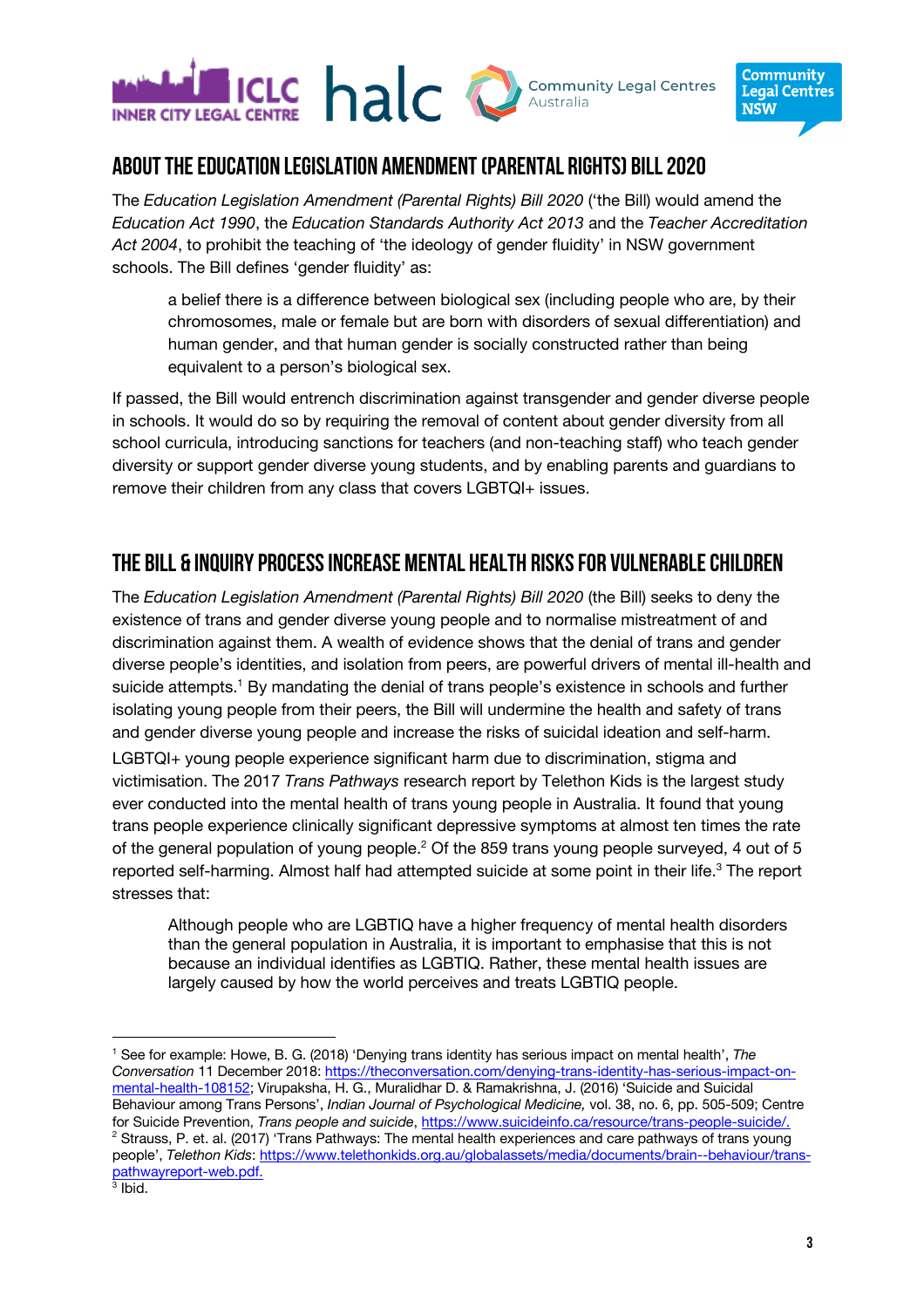



A recent systematic review conducted by New Zealand researchers of international qualitative research on LGBTQI+ youth and mental health also found that LGBTQI+ youth experience higher rates of mental ill-health due to social stress, discrimination, victimisation, prejudice, family non-acceptance and isolation. The same review identified key protective factors that promote mental health and wellbeing amongst LGBTQI+ young people, including a sense of belonging to a peer group, family acceptance and welcoming and accepting educational environments. The review noted in particular:

'gay-straight alliances', sometimes referred to as the 'gender and sexuality alliances', (GSAs) have been shown to have a positive effect in reduction of stigma in schools, with significantly better psychological outcomes (e.g. improvement in academic performance, feeling more comfortable in their sexual identity and empowerment), social outcomes (e.g. positive sexual diversity climates, greater sense of connectedness to their school), and also physical outcomes (e.g. lower levels of youths' self-reports of homophobic victimization, fear of safety, and hearing homophobic remarks). 4

Given the statistics cited above, we urge Committee members to consider the wellbeing of trans and gender diverse young people and ensure that the inquiry process does not become a mechanism for authorising inflammatory and discriminatory public debate about this already marginalised and highly vulnerable group. As demonstrated by the postal survey on marriage conducted by the Federal Government in 2017 and 2018, such debate is likely to increase psychological distress for LGBTQI+ young people in the community.5

## **The bill targets and harms LGBTQI+ school students and teachers**

As well as prohibiting the development and teaching of curriculum on gender diversity, the Bill would also prevent teachers and non-teaching staff from acknowledging, respecting and supporting trans and gender diverse students in any way. The Bill specifically prohibits all 'teaching, instruction, counselling and advice' provided by:

- Teachers
- Non-teaching school executives (such as principals)
- Non-teaching school counsellors
- Non-teaching staff, contractors, advisors and consultants
- Non-school-based staff, contractors, advisors and consultants
- School volunteers.

In practice, this means that no-one connected with any government school in NSW, from principals to parents volunteering in the school canteen, would be able to acknowledge the fact that gender identity can be different to designated sex at birth.

This prohibition on the 'endorsement' of gender fluidity, combined with the threat of deaccreditation of any teacher found to be in breach, would operate to prevent teachers and other school staff from:

<sup>4</sup> Wilson, C. & Cariola, L. (2020) 'LGBTQI+ Youth and Mental Health: A Systematic Review of Qualitative Research', *Adolescent Research Review*, Vol. 5, pp. 187-211: https://link.springer.com/article/10.1007/s40894- 019-00118-w.

 $5$  Ecker, S. et. al. (2019) 'Impact of the Australian marriage equality postal survey and debate on psychological distress among lesbian, gay, bisexual, trans, intersex and queer/questioning people and allies, *Australian Journal of Psychology,* Vol 71(3), pp. 285 – 295, https://aps.onlinelibrary.wiley.com/doi/abs/10.1111/ajpy.12245.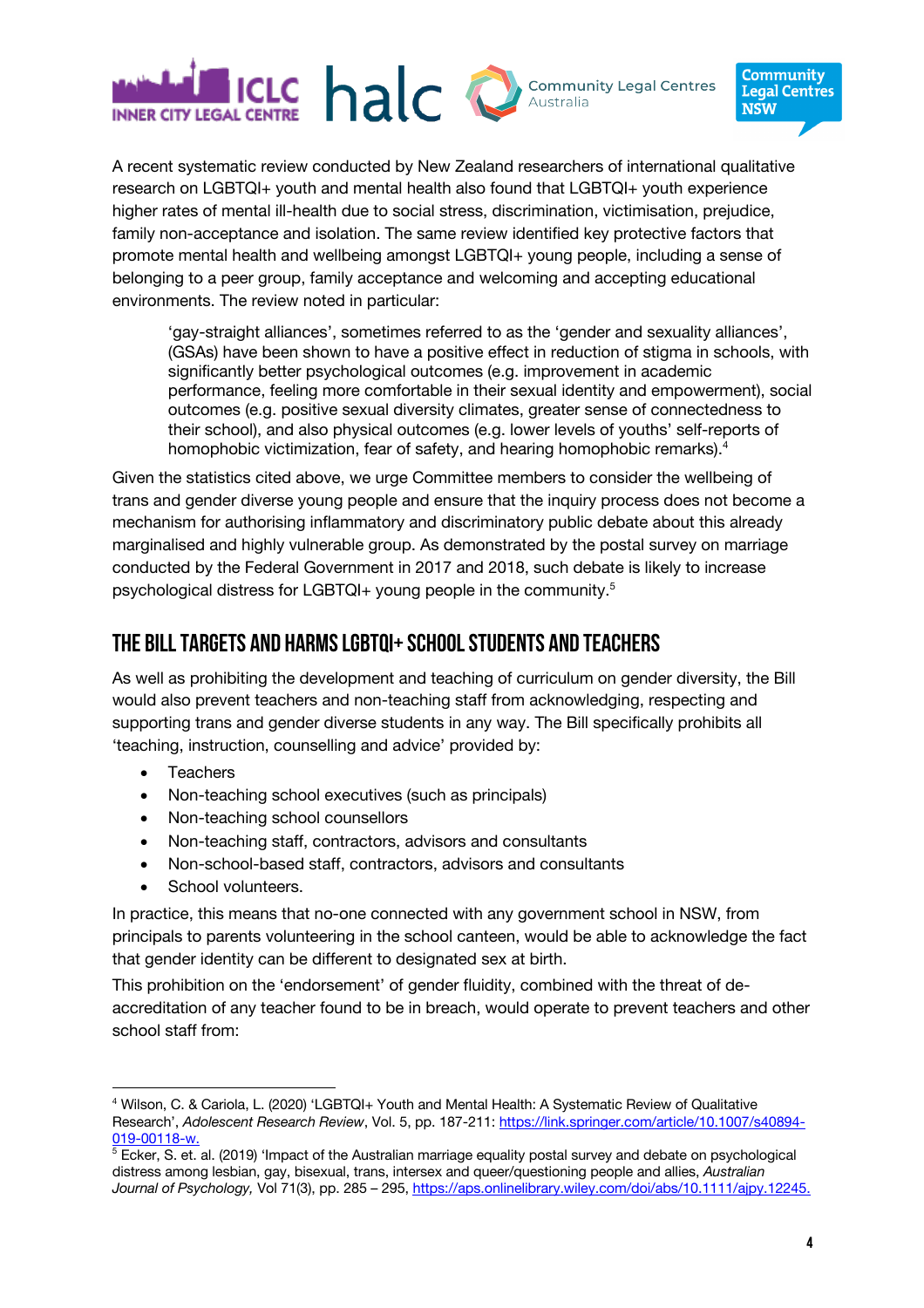

- Community **Legal Centres NSW**
- Using the correct pronouns and names for trans and gender diverse students. Deadnaming $6$  and misgendering<sup>7</sup> trans people causes feelings of stigmatisation and poor self-esteem and contribute to harassment and discrimination against trans people.<sup>8</sup>
- Providing counselling services and other supports to gender diverse young people experiencing discrimination, harassment or other difficulties in the school environment.
- Intervening to stop transphobic bullying by other students (because telling other students to respect the gender identity of the child being bullied would amount to an acknowledgment that gender diversity exists).

The Bill also inappropriately targets intersex people, who Intersex Human Rights Australia describes as:

people born with physical sex characteristics that do not fit medical norms for female or male bodies. We are a hugely diverse population, with at least 40 different underlying traits known to science. Intersex variations can become apparent at many different life stages, including prenatally through the use of genetic screening technologies, at birth and in early childhood, at puberty, and later in life – for example when trying to conceive a child.<sup>9</sup>

By attempting to define intersex, the Bill introduces a stigmatising reference to variations of sex characteristics in NSW law for the first time. Specifically, the Bill's definition of 'gender fluidity' describes 'people who are, by their chromosomes, male or female but are born with disorders of sexual differentiation'. Intersex people are not 'disordered'. This language is offensive and has no place in a Bill seeking to regulate education for all students, including intersex children.

Finally, the Bill includes a clause which resembles the infamous 'section 28' of the UK Local Government Act, which remained in force from 1988 until 2000. History now records the disastrous impact of this section, which shut down school-based support groups, blocked safesex education at the height of the HIV epidemic, and prevented a generation of UK students from learning about – or even talking about – their sexual orientations.<sup>10</sup>

LGBTQI+ young people have the right to receive an education free from discrimination on the basis of their gender identity, sexual orientation or sex characteristics. Forcing teachers and other school staff and volunteers to deadname and misgender young people, and limiting students' access to school-based support, creates a school environment that not only excuses discrimination but mandates it.

As well as harming LGBTIQ+ students, the Bill will negatively impact trans and gender diverse teachers, who will be unable to affirm their own gender identity without potentially contravening the Bill's censorship of any gender identity different from 'a person's biological sex'. This is because any act that indicates their own gender identity is different from the one assigned to them at birth, even down to simply using 'they/them' pronouns, could be interpreted as being

<sup>&</sup>lt;sup>6</sup> 'Deadname' is the name assigned at birth to a trans person, who has since changed their name to one that better reflects their gender. 'Deadnaming' means using a trans person's deadname to refer to them.  $7$  'Misgendering' means using the wrong gendered pronouns to refer to a trans person.

<sup>8</sup> Brito, J (2018) 'What does it mean to misgender someone?' and 'What is deadnaming?', *Healthline,* 18 September 2018: https://www.healthline.com/health/trans/misgendering#why-it-happens and https://www.healthline.com/health/trans/deadnaming.

<sup>9</sup> Intersex Human Rights Australia, 'Who are intersex people?', *Intersex for Allies*: https://ihra.org.au/allies/.

<sup>&</sup>lt;sup>10</sup> Sommerlad, J. (2018) 'Section 28: What was Margaret Thatcher's controversial law and how did it affect LGBT+ people?, *The Independent*: https://www.independent.co.uk/news/uk/politics/section-28-explained-lgbteducation-schools-homosexuality-gay-queer-margaret-thatcher-a8366741.html.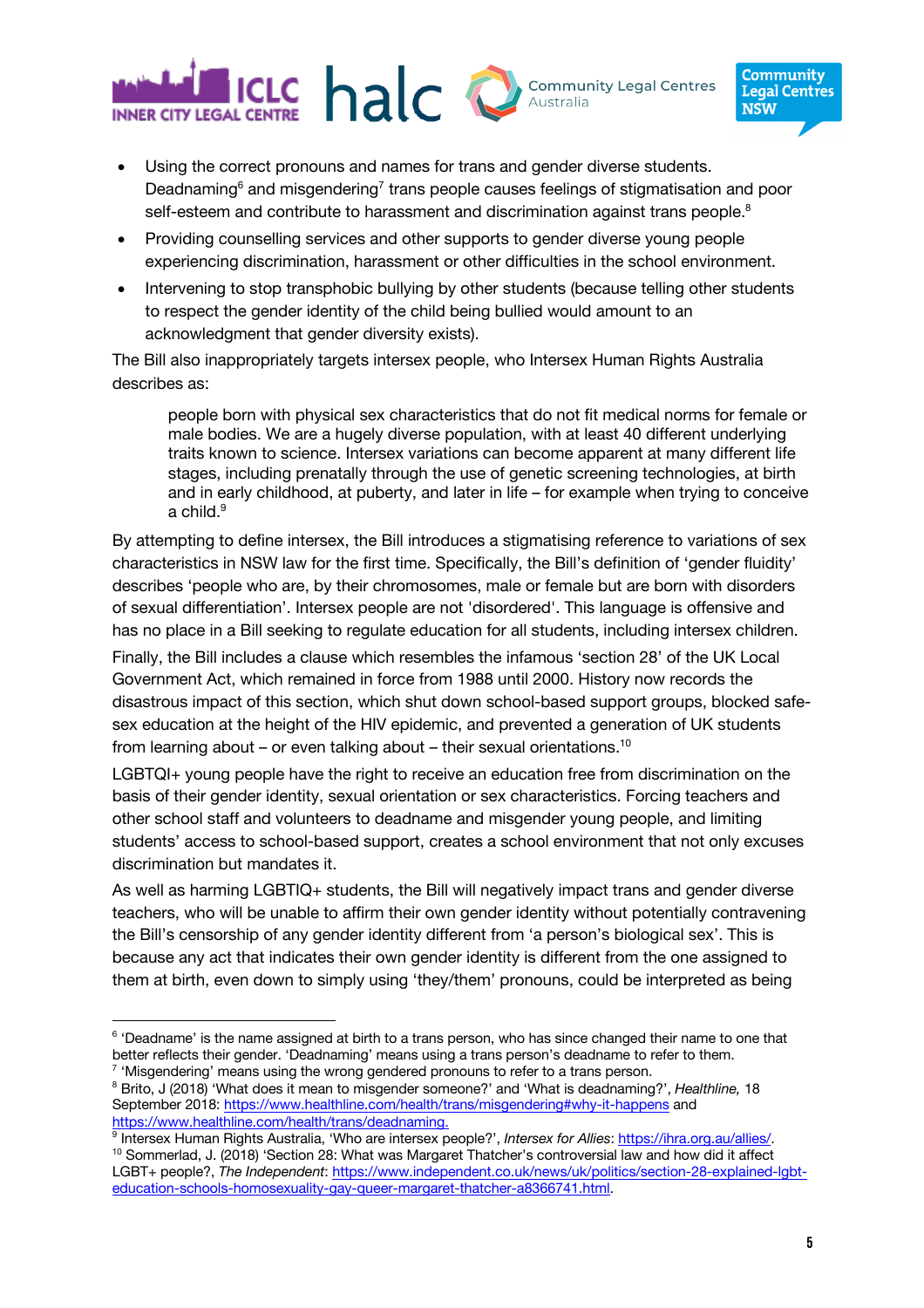



'teaching, instruction, counselling [or] advice' that gender diversity exists. No teacher should be forced to deny their own existence to keep their job.

## **The bill threatens teachers and other staff who support equality and safety for LGBTQI+ young people**

The Bill empowers the NSW Education Standards Authority to revoke the accreditation of teachers and other school staff who do not comply with the proposed prohibitions. The practical effect of revoking teachers' accreditation is that they will lose their jobs, their livelihoods and their future employment prospects in the government school system.

Many school staff understand how important it is to accept, welcome and validate trans and gender diverse young people within educational environments. If the Bill passes, these teachers and other staff will be faced with choosing between knowingly inflicting harm on vulnerable young people in their care or losing their livelihoods. No teacher should be forced to make such a decision. NSW parliamentarians should rule out forcing them to do so.

# **The bill breaches anti-discrimination laws**

The Bill is also likely to be in breach of anti-discrimination laws. Section 54 of the NSW *Anti-Discrimination Act 1977* provides an exception for acts performed to comply with state legislation. However, there is no equivalent blanket exemption under the Federal *Sex Discrimination Act 1984* (SDA), which protects people from discrimination based on sexual orientation, gender identity and intersex status.

Under the SDA, it is unlawful to discriminate against a person based on their gender identity. It is binding on schools in NSW.<sup>11</sup> The NSW Bill mandates discrimination against trans and gender diverse students at government schools based on their gender identity. This means it will be impossible for schools, school staff and the NSW Education Standards Authority to comply with both pieces of legislation.

In cases of inconsistency between state and federal laws, section 109 of the Australian Constitution states that the federal law 'prevails', and the state law will, 'to the extent of the inconsistency, be invalid.' Even if the NSW Parliament passes the Bill, it will likely be unlawful because of the provisions of the SDA and the operation of the Australian Constitution.12

<sup>&</sup>lt;sup>11</sup> Other than specific exceptions for 'educational institutions established for religious purposes' where such discrimination is 'in good faith in order to avoid injury to the religious susceptibilities of adherents of that religion or creed' (section 38). However, that exception does not apply here.

<sup>12</sup> Beck, L. (2021) 'Mark Latham's controversial anti-trans kids bill hits constitutional roadblock', *Lens, Monash University*: https://lens.monash.edu/@politics-society/2021/01/29/1382751/mark-lathams-controversial-antitrans-kids-bill-hits-constitutional-roadblock.